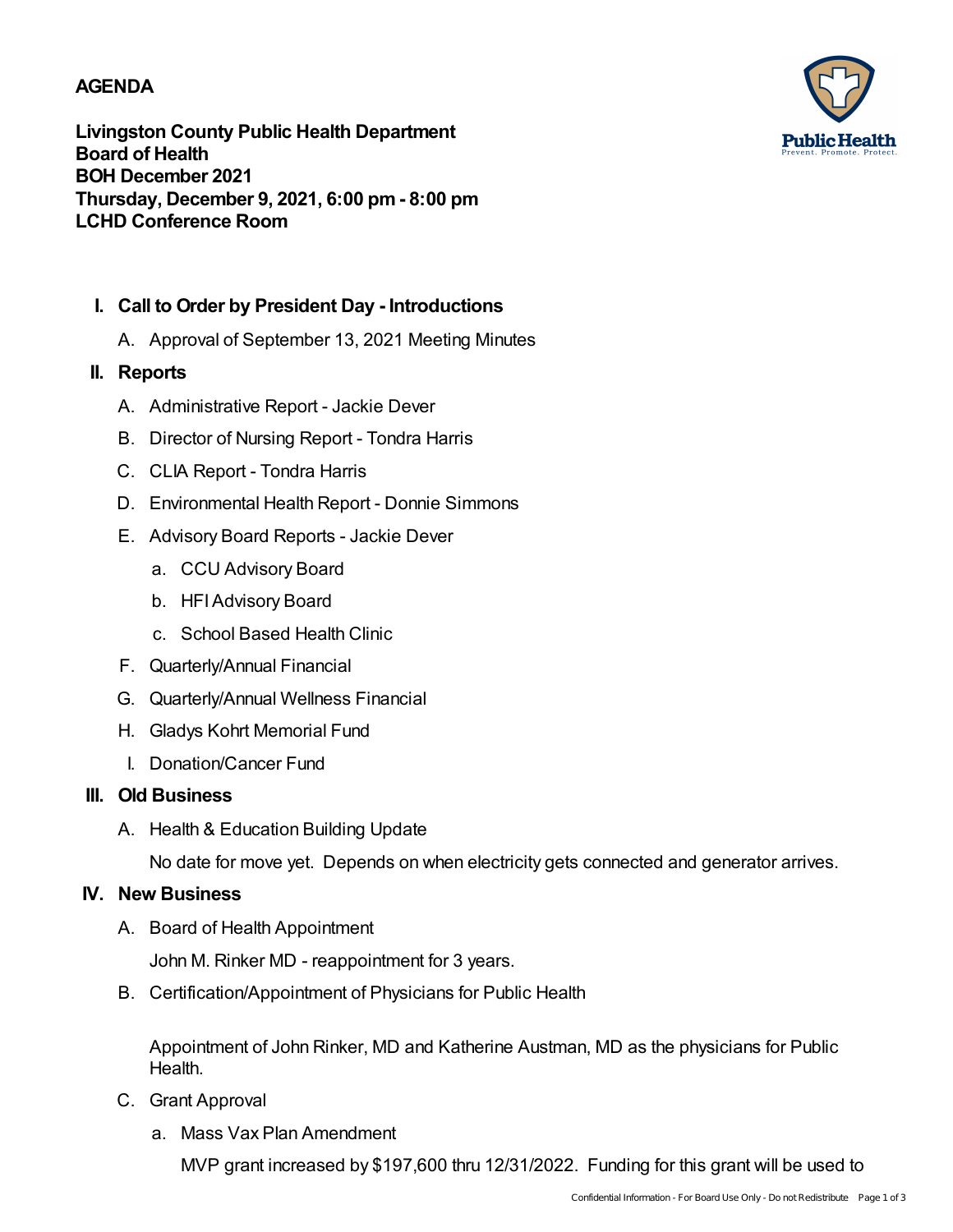upgrade the current website, as well as other services re: to MVP.

b. Contact Tracing Grant Amendment

LCHD received an amendment for the COVID-19 Contact Tracing grant to provide a no-cost extension through 03/31/2022. A no-cost extension means that local health departments will be able to continue spending existinggrant funds on expenses incurred through 3/31/2022.

c. COVID -19 Grant - to take place of Contact Tracing Grant.

New COVID-19 grant opportunity that will launch in January with a January 1, 2022 - December 31, 2022 grant period in the amount of \$200,000 for expenses associated with COVID-19 response.

d. Crisis CoAg Grant

COVID-19 Crisis Grant - The FY 2022-2023 funding is 126,267.00. Activities may include expanding, training, and sustaining the public health workforce. Support of prevention, preparedness, response, and recovery initiatives. Address projected jurisdictional COVID-19 response needs over the performance period.

- e. American Rescue Plan Drive Thru Facility from County funds.
- D. Fee Changes
- E. Policy Review
	- a. Food Program

No changes

- b. Freedom of Information Annual Summary
- c. HIPAA Privacy & Security Policies Risk Analysis
- d. HFI

No changes this quarter.

e. Home Nursing

No changes

- f. Local Records Retention Policy
- g. Narcan LHPG

24 doses available for distribution through Health Ed program.

h. STIPolicies

Updated treatment policy to agree with new guidelines. Guidelines available upon request.

- F. Allocation for FY22
- G. Staff Raises Mileage reimbursement rate

\$1.75 recommended by County Board. Mileage has not changed.

H. 2022 Holidays

FYI only